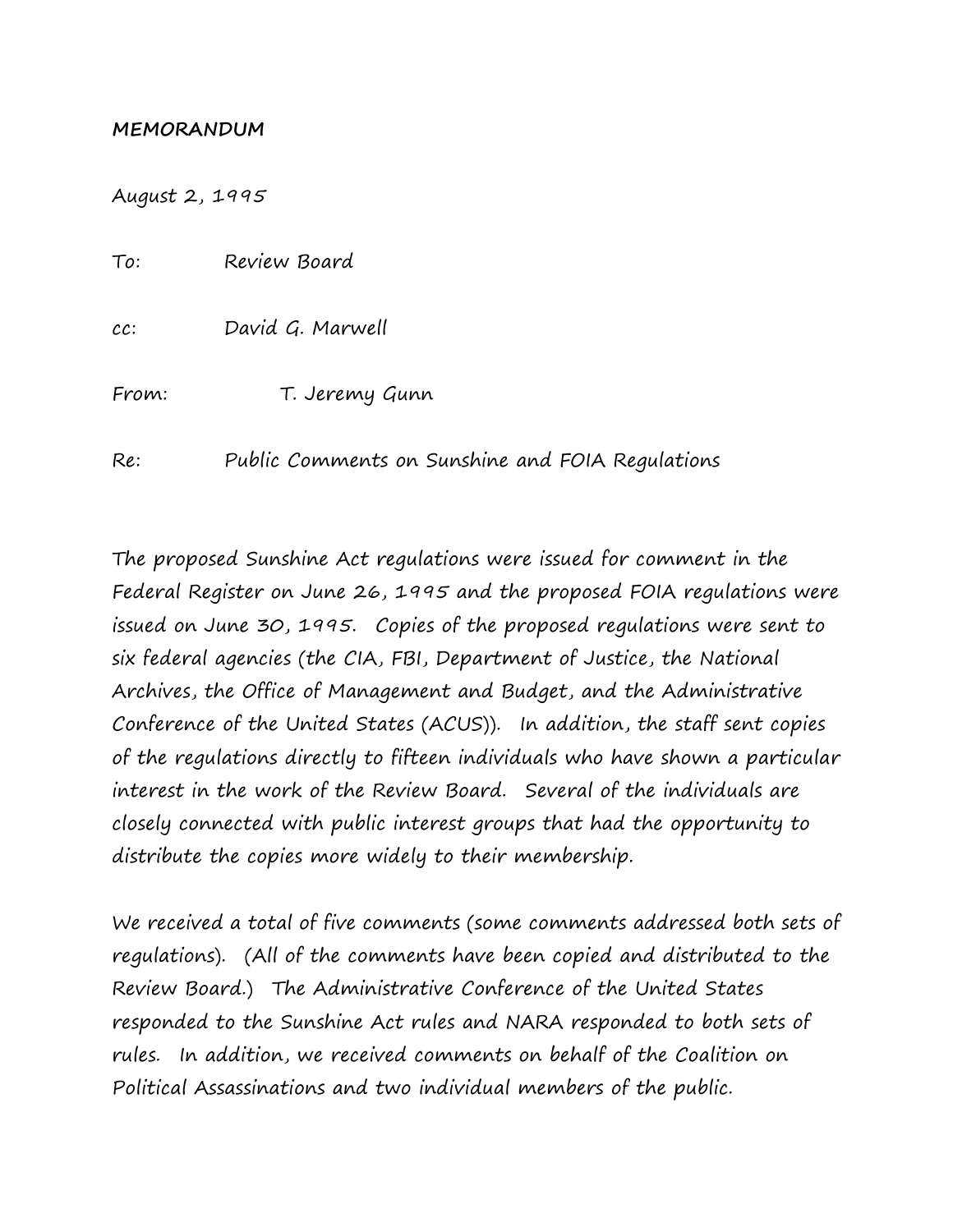Most of the suggestions were technical, and, to the extent possible, have been incorporated in the redline drafts of the regulations that have been distributed to the Review Board. In the redline draft, the person or entity proposing the change has been identified within brackets adjacent to the suggestion.

## Sunshine Act Regulations

ACUS was concerned that staff briefings, which are excluded from the definition of "meetings," might evolve into deliberations by the Review Board. The redline draft adopts the ACUS proposal (p. 6) and adds a phrase instructing the General Counsel to monitor staff briefings and provide caution to the Board if briefings begin to evolve into deliberations. In addition, ACUS proposed that the Review Board should approve deletions in subject matters from the agenda. This area of the law is somewhat unclear, but it seems appropriate to adopt the suggestion of ACUS and the change is included (p. 13). Finally, ACUS believes that the proposed regulations are unclear regarding the standard to be used for access to the Review Board's records once they become part of the collection at NARA. The redline draft attempts to clarify the question by stating that it is the Review Board's position that the JFK Act standards should be used for governing access to the Review Board's own records (p. 13).

COPA noted that the Review Board should bear in mind that the public interest should be taken into account when the Review Board is considering whether to close a meeting. The comment by COPA is appropriate, and its suggestion is added (p. 7-8). However, given the nature of the subjects that are being considered during the review process, the Board presumably will need to keep such meetings closed.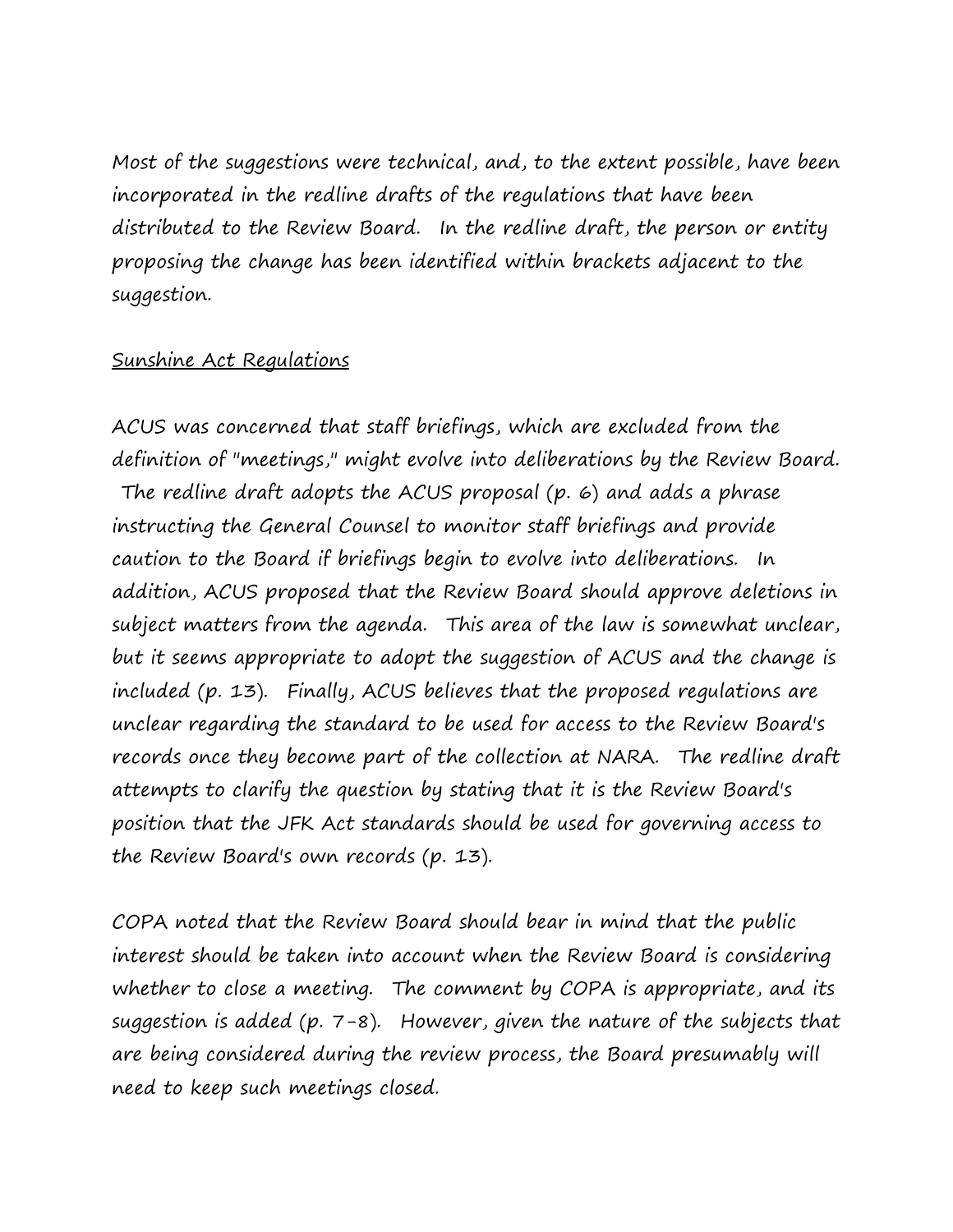One member of the public "protested" restrictions (e), (g), and (h) of Section 1405.4 (pertaining to reasons for which the Review Board may properly close meetings). These restrictions are authorized by the Sunshine Act. If the commentator's suggestions were to be adopted, the Review Board would lose its discretion to close a meeting for these purposes. Accordingly, I advise against adopting these suggestions. The Review Board may, of course, open a meeting in its sound discretion when these subjects are being discussed - but it will not be compelled to do so. This member of the public also requested that Section 1405.5(b) be abolished. This section provides that a member of the public who may be directly affected by matters that the Review Board would discuss at an open meeting may request that the meeting be closed. Once again, this provision gives the Review Board discretion, and I advise against its adoption. Finally, this member of the public requested that notice of meetings be published in the Federal Register two weeks (rather than one week) in advance. I believe this raises a legitimate concern (sufficient notice), but I would advise that it be addressed in a different manner. Because agenda items frequently change, additional notice of the particular items to be addressed cannot always be known two weeks before meetings. But in order to address the concern, I would advise that the Review Board provide as much advance notice as it can of the dates of Review Board meetings and that such information be distributed through the mailing lists. This will provide the public with notice of Board meetings months in advance of the time they will be held, but gives the Board flexibility to change the particular agenda items as circumstances develop.

## FOIA Regulations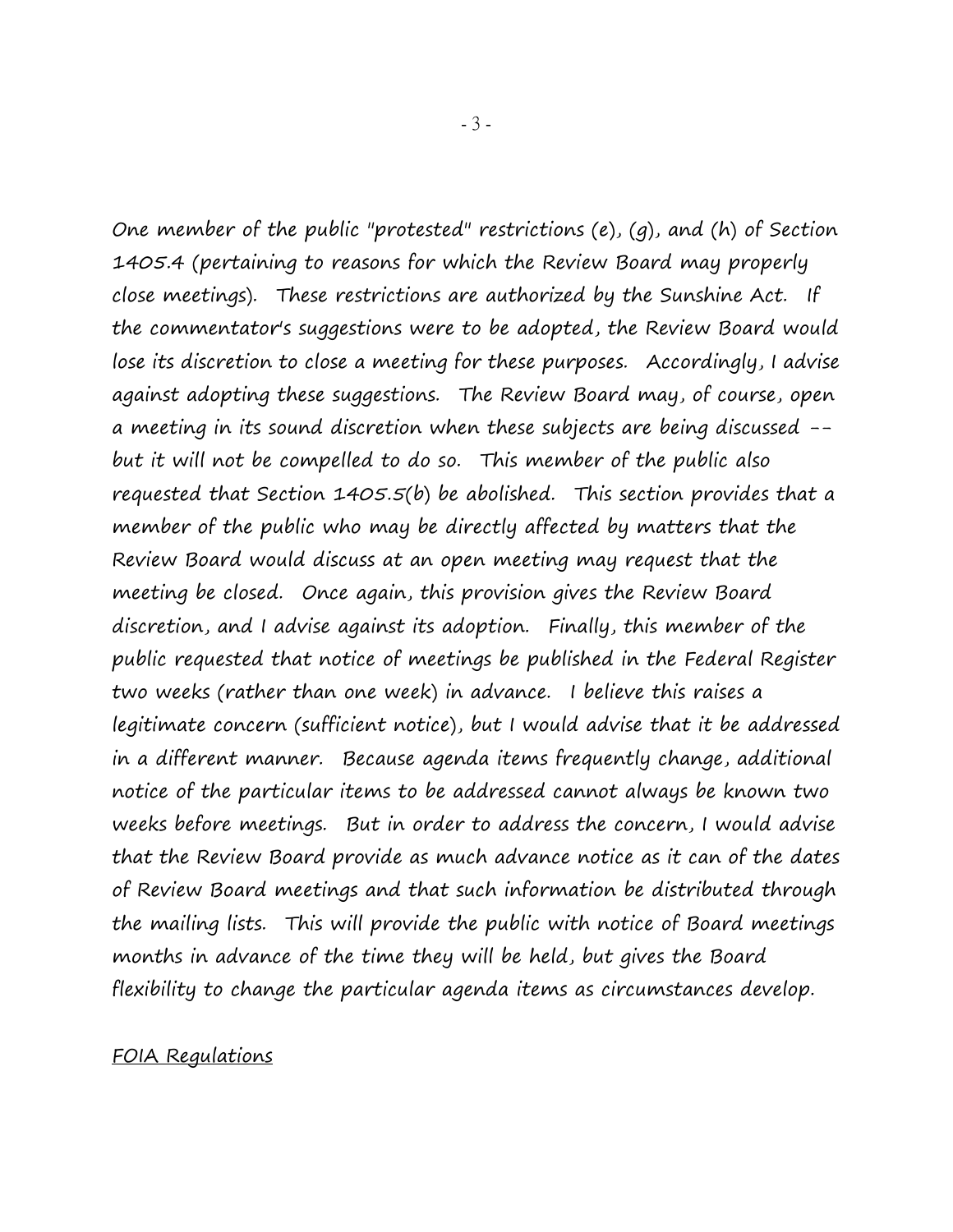The only substantive changes in the regulations have been made to the definition to "Review Board record" (Section 1410.10(a)). The staff proposes a new sub-section (3) to exclude from FOIA requests records that the Review Board receives as donations from the public to be added to the JFK Collection at NARA. This amendment is designed to clarify that papers that have been donated to the United States -- and which will be transferred promptly to the JFK Collection -- not be subject to FOIA. It is the staff's belief that it is in the best interest in openness in government and public access to records that this provision be adopted. Otherwise, FOIA requests could interfere with a prompt transfer of records to NARA. The purpose and value of FOIA would be best served by making the records fully available to the public rather than delay transfer in order to respond to FOIA requests (p. 7).

NARA sought clarification on the exclusion of research materials from FOIA requests. NARA's request has been addressed (p. 6). NARA also suggested that members of the public be told that even though Federal records under review are not subject to FOIA at the Review Board, requests may still be made to the originating agencies. This suggestion has been included (p. 7). NARA also made a suggestion for a technical change to substitute "agency" for "Review Board" in Section 1410.20(e) in order to track more closely the language of the statute. NARA's suggestion is adopted (p. 9). NARA also proposed that the regulations clarify that they are not designed to exclude pre-existing statistical data from being subject to FOIA in Section 1410.25(e). This clarifying suggestion is adopted in the redline version. (p. 13).

NARA and COPA requested that the regulations be clarified to note that the